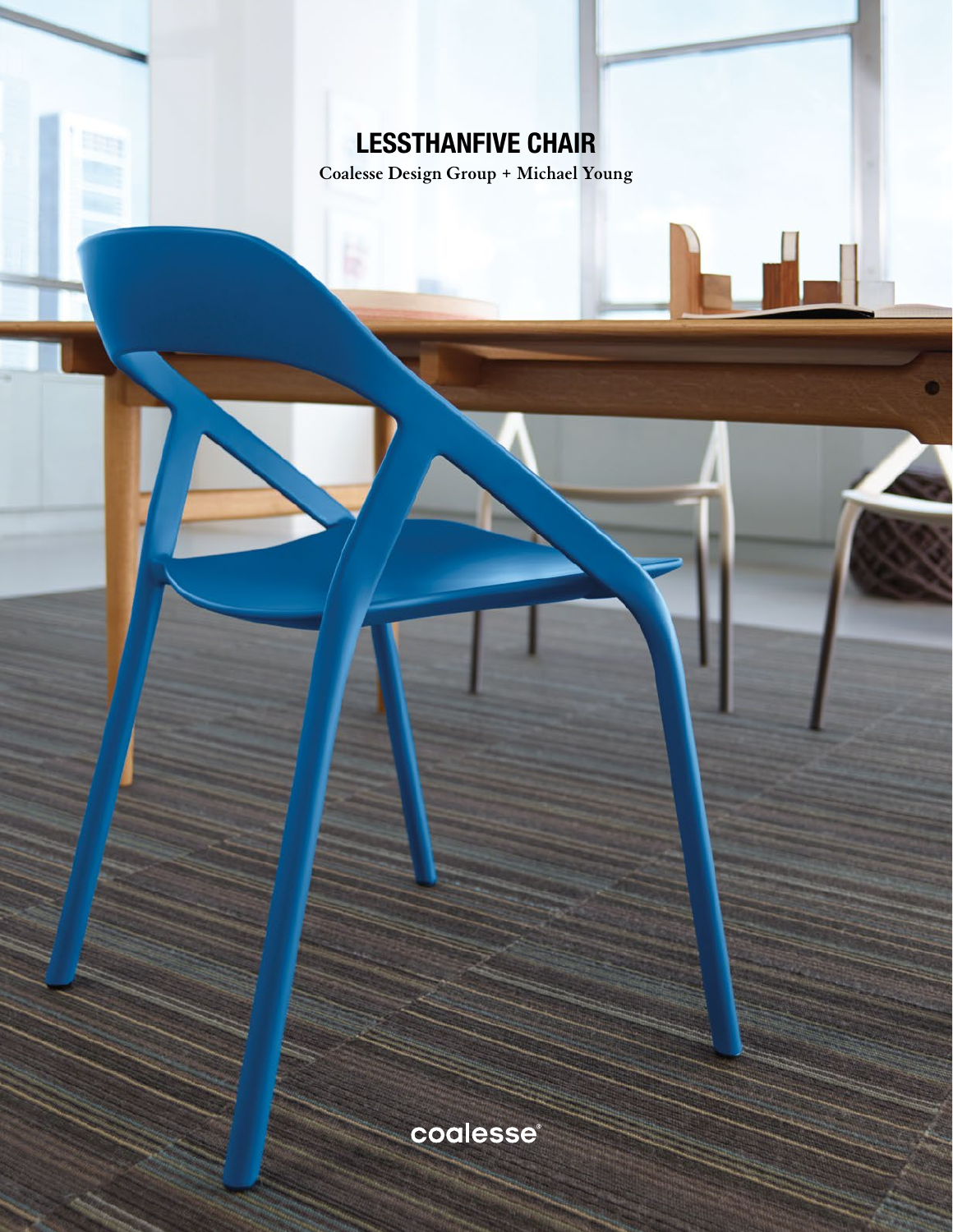# Modern craft.

Handcrafted from carbon fiber. Surprisingly light. Exceptionally strong. LessThanFive invites a new creative freedom.



Carbon fiber is changing the way we approach design. We can construct forms that defy structural possibilities and apply finishes that upend expectations. At its core are thousands of tiny fibers, woven together into a fabric of unrivaled strength and lightness that enables us to push the boundaries of engineering and design.

Light and easy to move, LessThanFive makes reconfiguring social and collaborative spaces effortless.